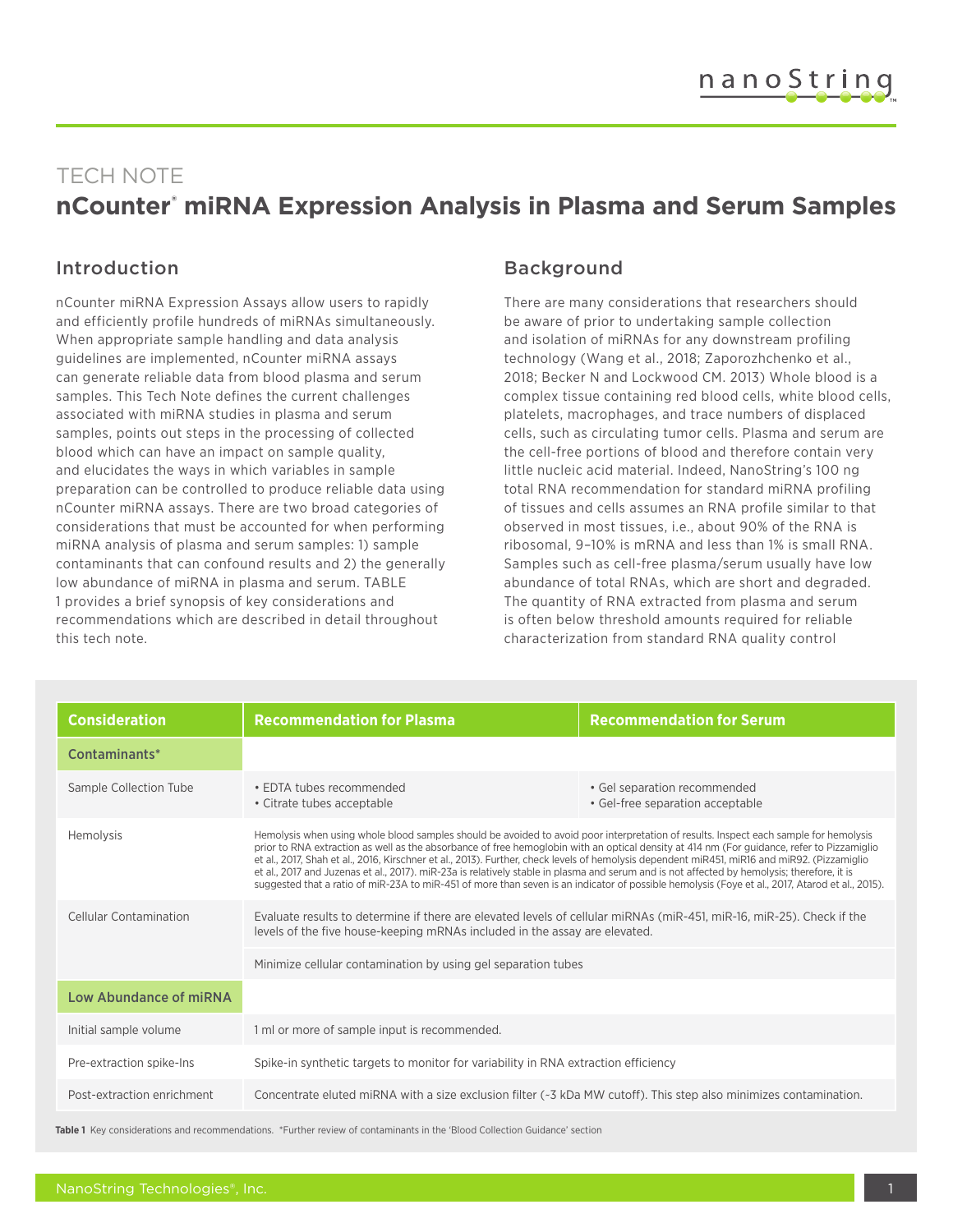and quantification methods, such as absorbance (OD) measurements or analysis by an Agilent Bioanalyzer. It is therefore difficult to appropriately QC samples and assure that they meet recommended purity guidelines and are free of chaotropic salts/phenol that can inhibit the ligation reaction. Furthermore, plasma and serum samples contain a high concentration of nucleases. These nucleases ensure that very little RNA is present in cell-free blood samples, making extraction of measurable volumes of miRNA from plasma and serum technically challenging. Herein, we provide some guidance on overcoming the challenges of low sample input and enzyme inhibition when utilizing the nCounter system.

# Blood Collection Guidance

One of the major factors to consider prior to embarking on any miRNA profiling study using plasma and serum samples is blood collection method, including the specific type of collection tube utilized.

Both plasma and serum can produce robust results with the nCounter miRNA assay using either EDTA (K2 or K3) or citrate as the plasma anticoagulant; EDTA is the most recommended plasma anticoagulant. While the overall pattern of expression for most miRNAs will be consistent for similar collection methods, small discrepancies in relative expression can be seen for some miRNAs when using collection tube types that are theoretically very similar, a

phenomenon that has been observed previously (Kroh EM, et al., 2010). NanoString strongly recommends data generated from different collection tubes should not be compared directly. (Figure 1)

Some collection tubes contain anticoagulants and other additives which have been found to inhibit the ligation step in the nCounter miRNA assay. These include citrate tubes containing SPS (sodium polyanethol sulfonate, used for culturing blood), and heparin tubes. Treating samples with heparinase to reduce endogenous heparin can improve results; however, whenever possible, NanoString does not recommend the use of heparin tubes. Tubes with sodium fluoride and oxalate can improve yield of some miRNAs but are also expected to decrease performance of the nCounter miRNA assay.

Hemolysis of plasma and serum samples during collection can significantly alter the overall miRNA content and therefore should be taken into consideration. All circulating cell types in blood have their own unique miRNA profile and given the low concentration of extracellular miRNAs in plasma or serum, miRNA from a small number of lysed cells can disproportionately represent a large amount of the miRNAs detected in the assay. Hemolysis of whole blood samples should be avoided to prevent poor interpretation of results. Each sample should be visually inspected for the presence of a red/pink hue indicative of hemolysis prior to the RNA extraction step as well as checked for the



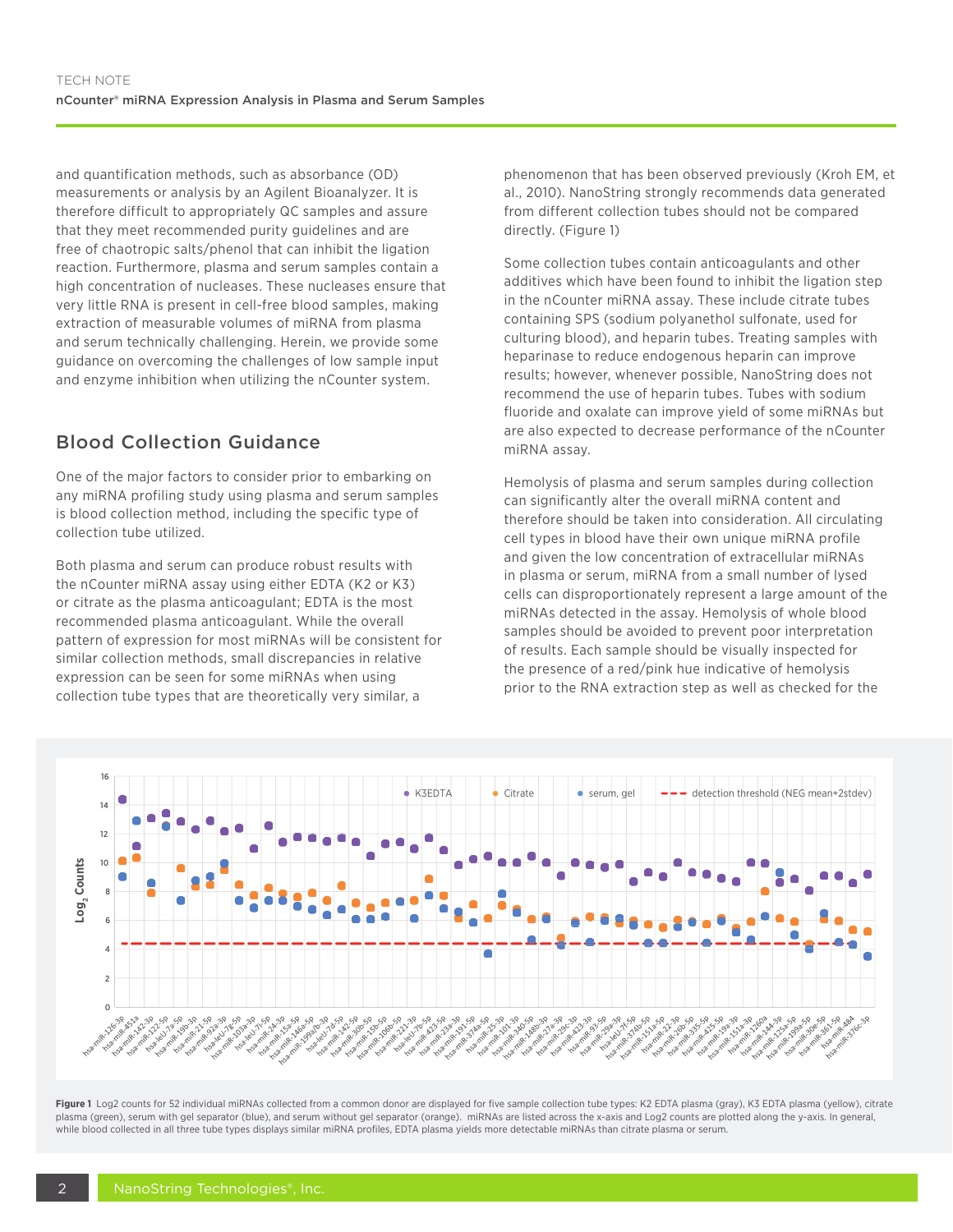absorbance of free hemoglobin at 414 nm, as shown in Figure 2 (For guidance, refer to Pizzamiglio et al., 2017, Shah et al., 2016, Kirschner et al., 2011). Furthermore, levels of hemolysis-dependent miRNAs such as miR451, miR16 and miR92 should be investigated (Pizzamiglio et al., 2017 and Juzenas et al., 2017). Given that miR-23a is relatively stable in plasma and serum and is not affected by hemolysis, it is suggested that a ratio of miR-23a to miR-451 of more than seven is an indicator of possible hemolysis (Foye et al., 2017, Atarod et al., 2015, Kirschner et al., 2013).

Cellular miRNA contamination due to lysis can vary from sample to sample if the blood is not collected and processed promptly and carefully, and can confound downstream data analysis (Kim DJ et al., 2012). To minimize cellular contamination after serum collection, allow blood to coagulate for an hour at room temperature (RT). Spin at 10,000g for 10 min at RT, collect the serum, snap freeze, and store at -80°C (NOTE: A gel-based separation can help to minimize cellular RNA contamination). At this point, as indicated above, it is important to note the color of the serum. Cellular mRNA contamination can also confound results and skew interpretation of the miRNA profile in serum or plasma. The NanoString miRNA panels contain probes for five mRNA housekeeping genes to monitor the presence of cellular contamination during the collection of serum or plasma, so be certain to check if the counts of all five of the housekeeping mRNAs included in the assay are elevated.

## Addition of Synthetic Spike-Ins for Monitoring Extraction Efficiency (Optional)

To monitor the efficiency of RNA recovery rates during purification, one can utilize a synthetic spike-in control RNA target. If adopting this approach, we recommend the use of a single spike-in probe (osa-miR-414). Data from this spike-in may also be optionally used during normalization (see below) if other normalization methods are not robust. This synthetic spike-in RNA (unmodified, HPLC or gel purified) can be ordered from IDT Technologies or another vendor. The sequence for this spike in target is: UCAUCCUCAUCAUCAUCGUCC (MIMAT0001330). NanoString miRNA assays include probes for three to five such synthetic spike-in miRNA targets. Contact **support@nanostring.com** if you wish to use more than one.

Following the lysis procedures specified by the RNA extraction protocol, we recommend adding 5 μL of a 200 pM solution of the spike-ins, assuming a final elution volume of 15-25 µl. The spike-in solution should be added at least five minutes after the addition of lysis buffer to the sample. Please consult with **support@nanostring.com** for appropriate guidance.



Figure 2 A. Visual inspection of serum samples deliberately spiked with different volumes of lysed erythrocytes (from 0 to 6% v/v) indicate an increase in color to a darker hue of red/pink as the number of lysed erythrocytes increases. Adapted from Marzi MJ et al. 2016. **B.** Adsorption spectra of matching hemolyzed and non-hemolyzed plasma samples from four different patients collected in different EDTA tubes show the characteristic Soret band adsorption of free hemoglobin at 414, 541 and 576 nm. Adapted from Kirschner MB et al., 2011.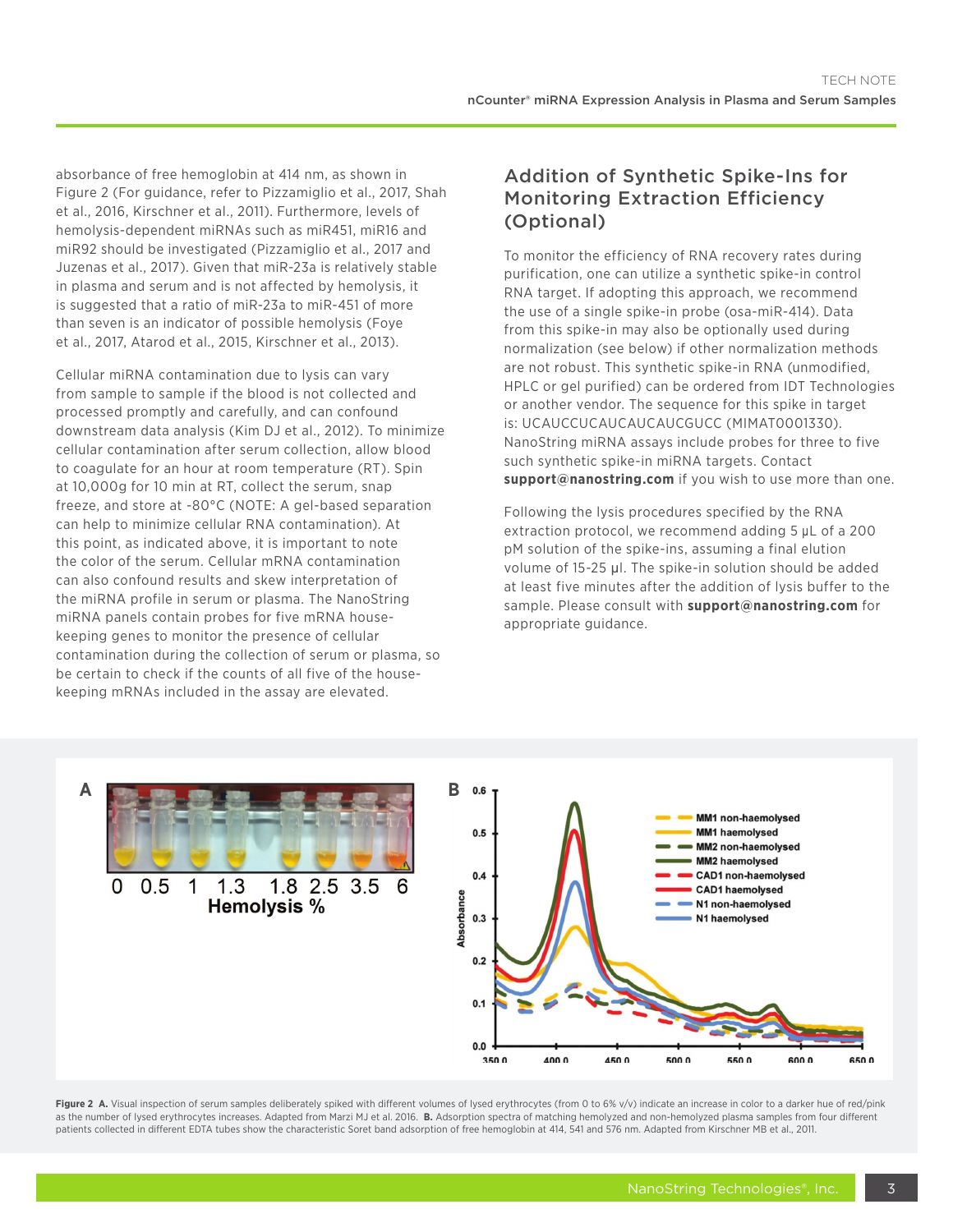# Total RNA Extraction and Isolation

nCounter miRNA assays are compatible with miRNA extracted by a variety of extraction methods/kits. Comparison of a limited number of miRNA purification kits show that the Norgen slurry kit or midi/maxi plasma serum kit (see below for product numbers) extract a higher number of detectable miRNA compared to others tested. We recommend using the Norgen kits indicated below and starting with a minimum of 1 ml of plasma or serum to produce significant counts, but robust detection of some miRNAs may require larger volumes.

As stated previously, circulating miRNAs are relatively low in concentration, and extraction yields frequently approach the limit of UV/Vis spectrophotometric detection; therefore, typical cautions regarding sample cleanup using sodium acetate precipitation or mini-columns (see nCounter miRNA Assay Manual) are of even greater importance in producing reliably clean miRNA. The primary issue with mini-columns is carryover from the extraction process contaminating the samples, which can both complicate spectrophotometric concentration determination and inhibit ligation in the NanoString miRNA assay. Therefore, we strongly recommend the use of a secondary cleanup process (precipitation- or column-based, as outlined below) following purification with any commercial kit.

As with the choice of blood collection tube, an important factor to consider for collecting comparable data is consistency in the choice of the RNA extraction kit. Different extraction kits yield varying efficiencies at extracting different miRNAs, often resulting in variances in miRNA expression profiles (Ramon-Nunez et al., 2017; Ban et al., 2017; Meerson et al., 2016; Pritchard et al., 2012). NanoString has observed that counts measured for individual miRNAs can differ between extraction kits; therefore, we recommend utilizing a single extraction kit and buffer throughout an entire study if you intend to directly compare miRNA counts from different experiments.

# Data Analysis and Normalization

All data analysis and normalization can be performed using the nSolver™ Analysis Software (available by complimentary download from the NanoString Technologies website). Analyses within nSolver can be customized to suit the specific needs of individual experiments, and any miRNA data set will default to our recommended method for cell- or tissue-derived miRNA data (the Top 100 method). However, we generally do not recommend the use of this method for

plasma and serum samples as these sample types usually do not contain 100 miRNA targets above background. For such data sets, we recommend normalizing in nSolver using one of the methods below, in order of decreasing preference. For guidance on the general use of nSolver to implement the methods listed below, refer to the nSolver User Manual and nSolver support page (https://www.nanostring.com/ support/data-analysis/nsolver-data-analysis-support).

- 1. Housekeeping Method (Recommended). Normalize to the geometric mean of at least three stably expressed miRNA targets. We recommend identifying such stably expressed targets using a data driven approach similar to that described by Gouin et al., 2018) (See Box 2).
- 2. Total miRNA Method. Normalize to the geometric mean of all the miRNAs that are expressed robustly above the background (greater than 50 average raw counts). This method may be less robust if relatively few targets are expressed above background.
- 3. Spike-In Method. If the spike in QC probe was used during RNA purification, normalize to this probe. Counts of the spike-in probe(s) will reflect variance in RNA purification recovery as well as variance in ligation efficiencies across samples, which are two of the major sources of variance for plasma and serum samples. However, this method will not normalize variation from sample input differences, and as such is not recommended when there is variation in biofluid sample volumes from which RNA was purified.
- 4. Ligation Method. Normalize data using the geometric mean of ligation positive control probes. This will only normalize data to the variation in ligation efficiency from lane to lane and is not recommended except to address specific experimental questions, or when the above methods have all yielded unsatisfactory results.

Contact **support@nanostring.com** for further guidance on data analysis.

# Identification of Stably Expressed (Housekeeper) miRNA targets

Gouin et al., 2018 recently outlined a method for the identification and confirmation of stably expressed miRNA targets suitable for use as normalizing housekeeping targets from extracellular vesicle samples. In brief, the method describes a consensus approach which utilizes the results from three published algorithms (GEnorm, NormFinder, and BestKeeper) to generate a single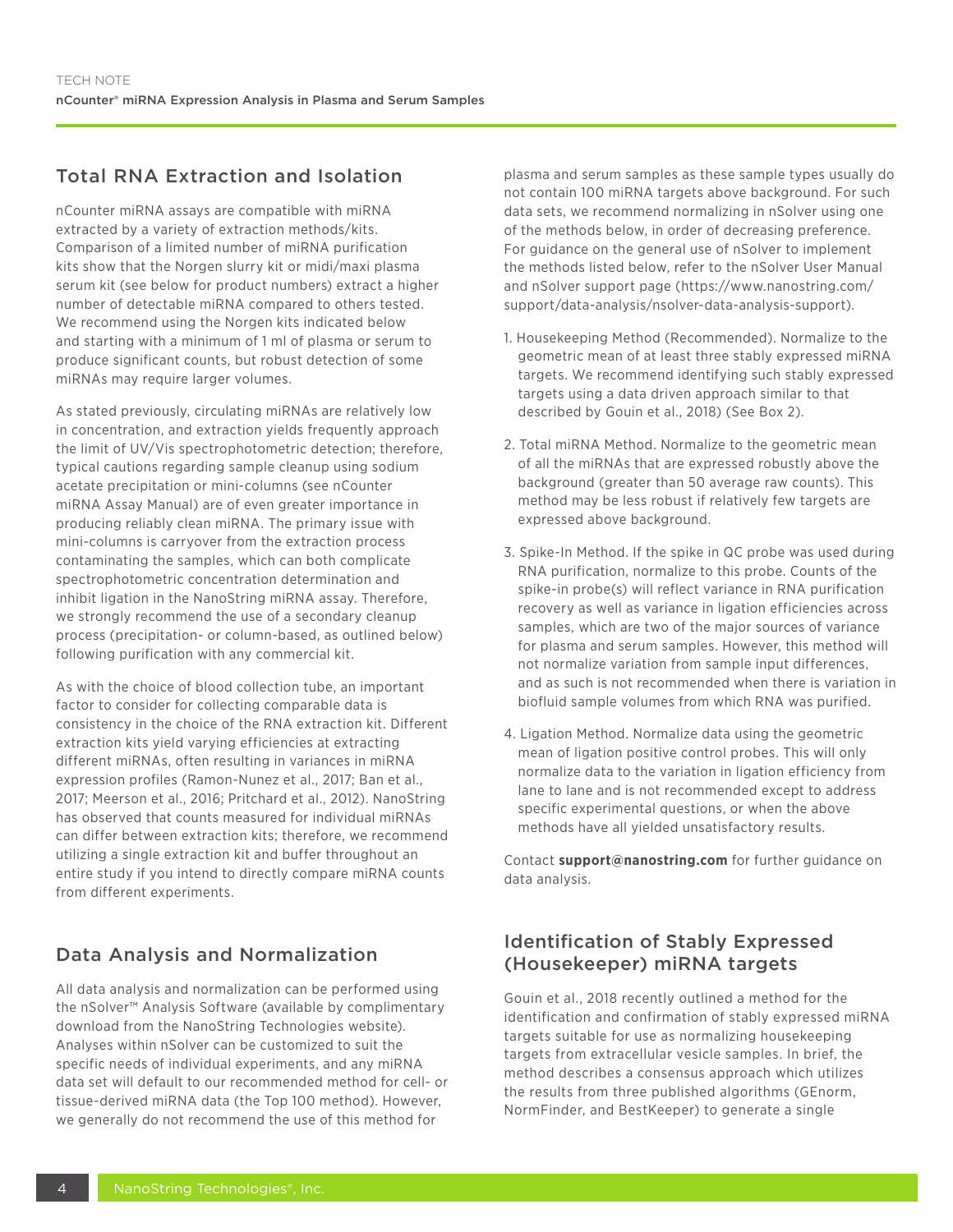#### **Recommended purification kit and other materials:**

- Norgen Plasma/Serum Circulating exosomal RNA Purification Kit, Slurry Format (Norgen, Cat #42800)
- Norgen Plasma/Serum RNA Purification Midi or Maxi kit (Norgen, Cat #56100 and 56200).

#### **Protocol**

- 1. Use up to 5 ml of plasma/serum, with a recommended minimum of 1 ml. Lower inputs are expected to result in fewer detected targets.
- 2. Follow the extraction protocol outlined for the selected extraction kit by elution from the column.
- 3. Elute in 100 µl of elution buffer, or as per kit protocol. Do not concentrate the sample by eluting in a lower volume. This both lowers the efficiency of the elution from the column and serves to concentrate any carryover extraction reagents.
- 4. Concentrate and clean the sample using either sodium precipitation or using a size-exclusion filter with a small pore size (~3 kDa MW cutoff), see below.

### **RNA clean-up and concentration (Choose A or B):**

#### **A. Column clean-up and concentration method:**

#### **Required Materials**

•AMICON ULTRA 0.5ML - 3KDa cutoff (UFC500324)

- a. Add 320 µl of RNase-free water and load onto an Amicon Ultra YM-3 column.
- b. Centrifuge at room temperature at 14,000g for exactly 90 minutes; this is an important step to get to the correct concentration/volume.
- c. Invert the column and collect in a fresh tube by centrifuging at 8,000g for 2 minutes.
- d. Transfer to a fresh RNase-free tube and determine the volume collected.
- e. Dilute to 15-20 μl (should be just lower than this volume). Use 3 µl of this final solution in the NanoString miRNA ligation reaction.

#### **B. Ethanol/Sodium acetate precipitation method:**

#### **Required Materials**

•Linear acrylamide (Thermo Fisher, Cat # AM9520) •Sodium Acetate (3M) (Thermo Fisher, Cat # AM9740 •Ethanol, 200 proof [100%]

- a. Combine 0.1 vols of 3M sodium acetate, 3 volumes of ice cold 100% ethanol, 3 µl 5 mg/ml linear acrylamide and mix well by pipetting up and down. Do not vortex as it may shear the RNA.
- b. Precipitate for 1 hour at -20 $^{\circ}$ C or -80 $^{\circ}$ C overnight.

*Tip: Orient the hinge of the micro-centrifuge tube outward to assist in locating the nucleic acid pellet, which will then be located on the same side of the hinge.*

- c. Centrifuge at max speed (13,000 rpm) in a cold microcentrifuge for 30 minutes. A white pellet should be visible. Slowly remove the supernatant by decanting and use absorbent paper to remove the excess supernatant.
- d. Wash the pellet with 1 ml ice cold 75% ethanol without disturbing the pellet, and centrifuge for 10 minutes at maximum speed.

*Tip: RNA at this step can be more easily dislodged than in previous steps. Extra care should be taken when discarding the supernatant.*

- e. Repeat the wash in step (d), remove the supernatant, and use absorbent paper to remove the excess supernatant.
- f. Allow the pellet to air-dry at room temperature. This takes about 5-10 minutes. Leave your tubes propped upside down at a 45 degree angle on a clean tissue paper, this will facilitate drying.

*Note: Ethanol carryover will inhibit the assay (pipette out any leftover droplets). Do not over dry, it will decrease solubility.* 

g. Resuspend the pellet in 8-15 µl RNase-free water. The pellet is not visible after the pellet is dry. It is important to pipette up and down 15-20 times to completely dissolve the pellet. Be sure to wash RNA off the walls of the tube. Use 3 ul of this final solution in the NanoString miRNA ligation reaction.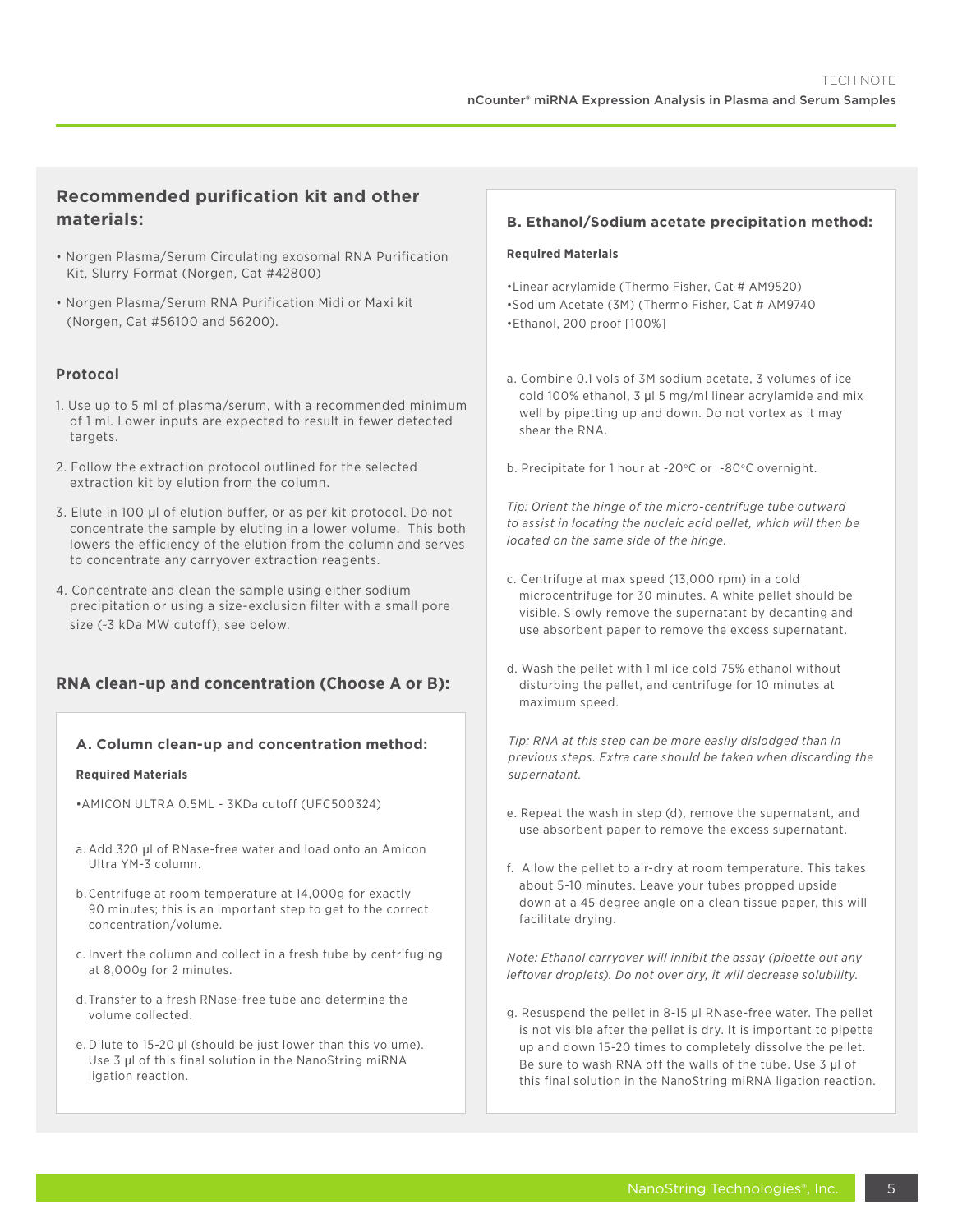consolidated list of housekeepers which are strongly supported based on their favorable stability scores within all three algorithms. Because each of the three algorithms will not generate lists of completely overlapping genes, the rationale here is that agreement between the three disparate mathematical approaches will yield a more robust set of putative housekeeping targets.

Although we would encourage use of the above approach as the most robust method, in our own experience the published algorithms may not always be freely available, nor is learning the use of three separate tools an insignificant time commitment. We therefore outline here a simplified approach which should still yield results largely consistent with those of Gouin et al. Briefly, we use one of the above algorithms to identify putative housekeeping miRNAs (available as a free download, NormFinder), and confirm those identified targets using a built-in variation metric from within the nSolver software.

First, import raw data (RCC files) into nSolver and remove any samples which failed QC. Build an experiment and set background subtraction to the Mean +1 SD of the NEG control probes. This will set most low expression probes to one count. Importantly, keep the normalization options turned off. Export data from the finished experiment into an excel file derived from the normalized data table.

NormFinder is readily obtainable as an Excel plug-in or R script (https://moma.dk/ normfinder-software), and we briefly describe the workflow for using the Excel plug-in here.

Open the Excel file containing the NormFinder macro ("Normfinder\_0953.xlsx") and choose the "Enable" option for the plug-in. Without closing Excel, open the file containing the background corrected miRNA data exported from nSolver.

Format the Excel data file to meet the expected configuration of NormFinder. The column immediately to the left of the first sample should contain the miRNA probe name (in some nSolver export formats this column will instead be a less recognizable miRNA ID number), and the row of data immediately above the raw gene counts can optionally be used to identify sample groups. Samples with the same pathology or treatment should be labeled with the same identifier in this row. If not already done, sort background subtracted data by average counts across all samples, and delete all miRNAs expressed below 50 mean counts when averaged across all samples.

Run NormFinder, which can be found in the Add-In tab.

Select the remaining miRNA data, being sure to include the gene ID column and Group ID row if relevant. NormFinder will create a new worksheet in the current excel file which lists all the genes and a stability value for each. Identify five potential housekeepers with the best (smallest) stability value.

## Confirmation of Stable Expression in nSolver

Open nSolver and copy the previous background subtraction experiment to create a new one. In this version of the experiment if background correction is still preferred, we recommend changing the method to background threshold (mean +1 SD can still be used). For normalization, keep the POS control normalization option check box off, but turn on the CodeSet Content (Housekeeping Gene) normalization, and select the top five candidates from the NormFinder output above. Any putative housekeeping targets with an unusually high %CV may be removed from normalization. The absolute value of the %CV is not important here, but rather how this value compares to the %CV of other miRNA targets present above background. Putative housekeepers that have an outlier %CV value, or a %CV value that is more than 2x as high as the %CV of other putative housekeepers should be removed from normalization. We recommend using at least three such targets in the final normalization.

Contact **support@nanostring.com** for further guidance on data analysis.

# Conclusion

The identification of stable circulating miRNAs in various disease states offers the potential for discovery of novel biomarkers and new biological insights. As outlined herein, important considerations regarding the low-abundance of miRNA in plasma/serum and potential contaminants associated with these sample types must be addressed to ensure reliable results.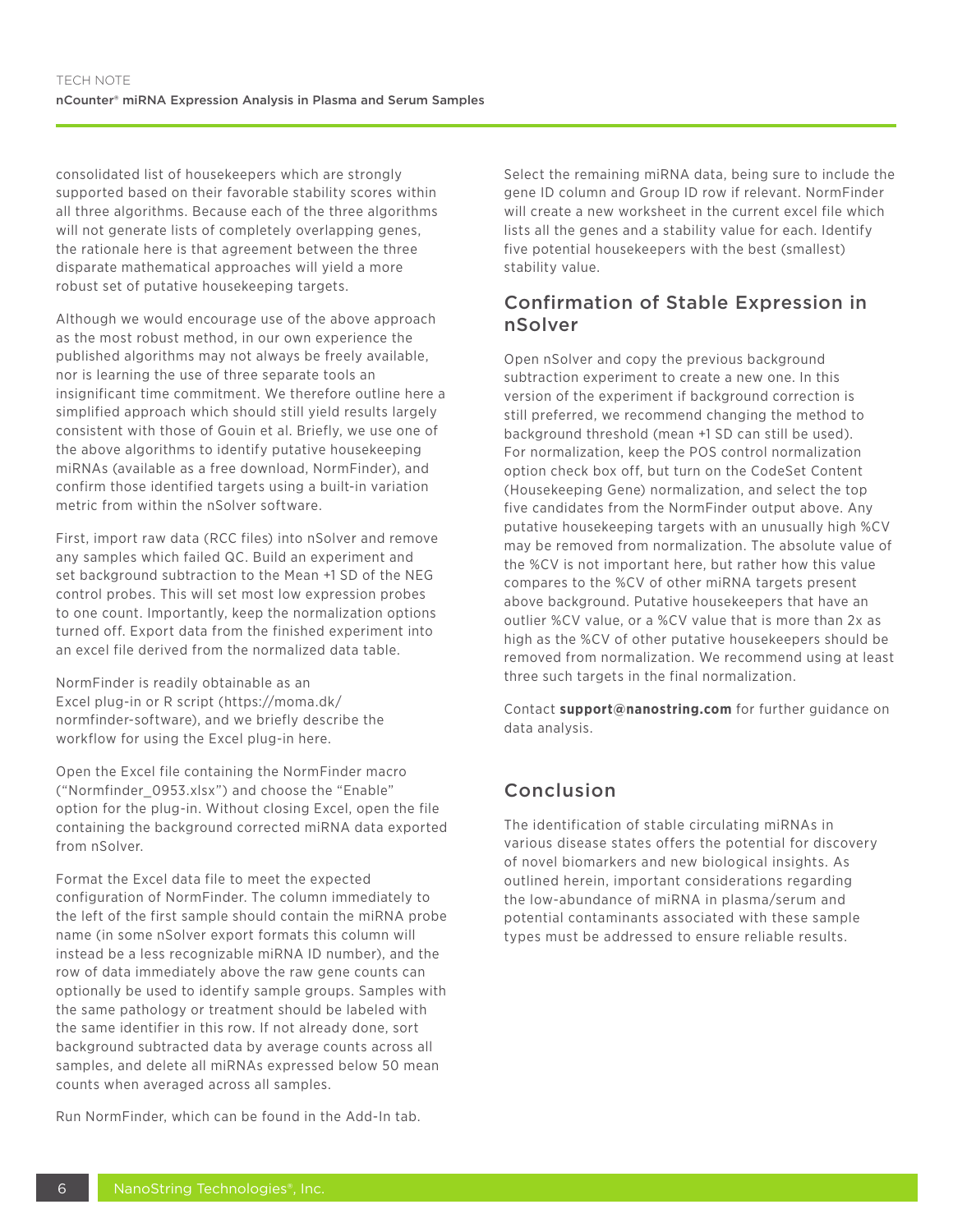# References

- 1. Wang H et. al., (2018) "Circulating microRNAs as potential cancer biomarkers: the advantage and disadvantage´ Clin Epigenetics Apr 23;10:59
- 2. Zaporozhchenko IA et. al., (2018) "Profiling of 179 miRNA Expression in Blood Plasma of Lung Cancer Patients and Cancer-Free Individuals" Sci. Reports, Apr 20;8(1):6348.
- 3. Becker N and Lockwood CM (2013) "Pre-analytical variables in miRNA analysis" Clin Biochem; Jul;46(10-11):861-8.
- 4. Kroh EM et. al., (2010) "Analysis of circulating microRNA biomarkers in plasma and serum using quantitative reverse transcription-PCR (qRT-PCR)." Methods, Apr;50(4):298-301
- 5. Pizzamiglio S et al., (2017) "A methodological procedure for evaluating the impact of hemolysis on circulating microRNAs" Oncol Lett. Jan;13(1):315-320
- 6. Shah JS et. al., (2016) "Comparison of Methodologies to Detect Low Levels of Hemolysis in Serum for Accurate Assessment of Serum microRNAs" PLoS ONE Apr 7;11(4):e0153200
- 7. Kirschner MB et al., (2011) "Hemolysis during sample preparation alters microRNA content of plasma." PLoS One; 6(9):e24145
- 8. Juzenas S et al.,(2017) "A comprehensive, cell specific microRNA catalogue of human peripheral blood" Nucleic Acids Res. Sep 19;45(16):9290-9301
- 9. Foye C. et. al.,(2017) " Comparison of miRNA quantitation by Nanostring in serum and plasma samples" PLoS ONE Dec 6;12(12):e0189165
- 10. Atarod S et. al., (2015) "MicroRNA levels quantified in whole blood varies from PBMCs" Version 4. F1000Res. revised 2015 Oct 6; 3:183
- 11. Kim DY et al., (2012) "Plasma components affect accuracy of circulating cancer-related microRNA quantitation". J Mol Diagn; 14(1):71-80 (2012).
- 12. Marzi MJ et al., (2016) "Optimization and Standardization of Circulating MicroRNA Detection for Clinical Application: The miR-Test Case" Clin Chem May;62(5):743-54
- 13. Kirschner MB et al., (2011) "Hemolysis during sample preparation alters microRNA content of plasma." PLoS One; 6(9): e24145
- 14. Kirschner MB et al., (2013) "The Impact of Hemolysis on Cell-Free microRNA Biomarkers" Front Genet. 4: 94.
- 15. Ramon-Nunez LA et. al., (2017) "Comparison of protocols and RNA carriers for plasma miRNA isolation. Unraveling RNA carrier influence on miRNA isolation" PLoS ONE Oct 27;12(10): e0187005
- 16. Ban E et. al., (2017) "An improvement of miRNA extraction efficiency in human plasma" Anal Bioanal Chem. Nov;409(27):6397-6404
- 17. Meerson A et. al., (2016) "Assessment of six commercial plasma small RNA isolation kits using qRT-PCR and electrophoretic separation: higher recovery of microRNA following ultracentrifugation" Biology Methods and Protocols, Volume 1, Issue 1, 1 March
- 18. Pritchard CC et al., (2012) "MicroRNA profiling: approaches and considerations". Nat Rev Genet; 18;13(5):358-69
- 19. Gouin K et al (2018) "A comprehensive method for identification of suitable reference genes in extracellular vesicles". Journal of Extracellular Vesicles 6, 1347019.
- 20. Anderson CL et al (2004) "Normalization of Real-Time Quantitative Reverse Transcription-PCR Data: A Model-Based Variance Estimation Approach to Identify Genes Suited for Normalization, Applied to Bladder and Colon Cancer Data Sets". Cancer Research 64, 5245-5250